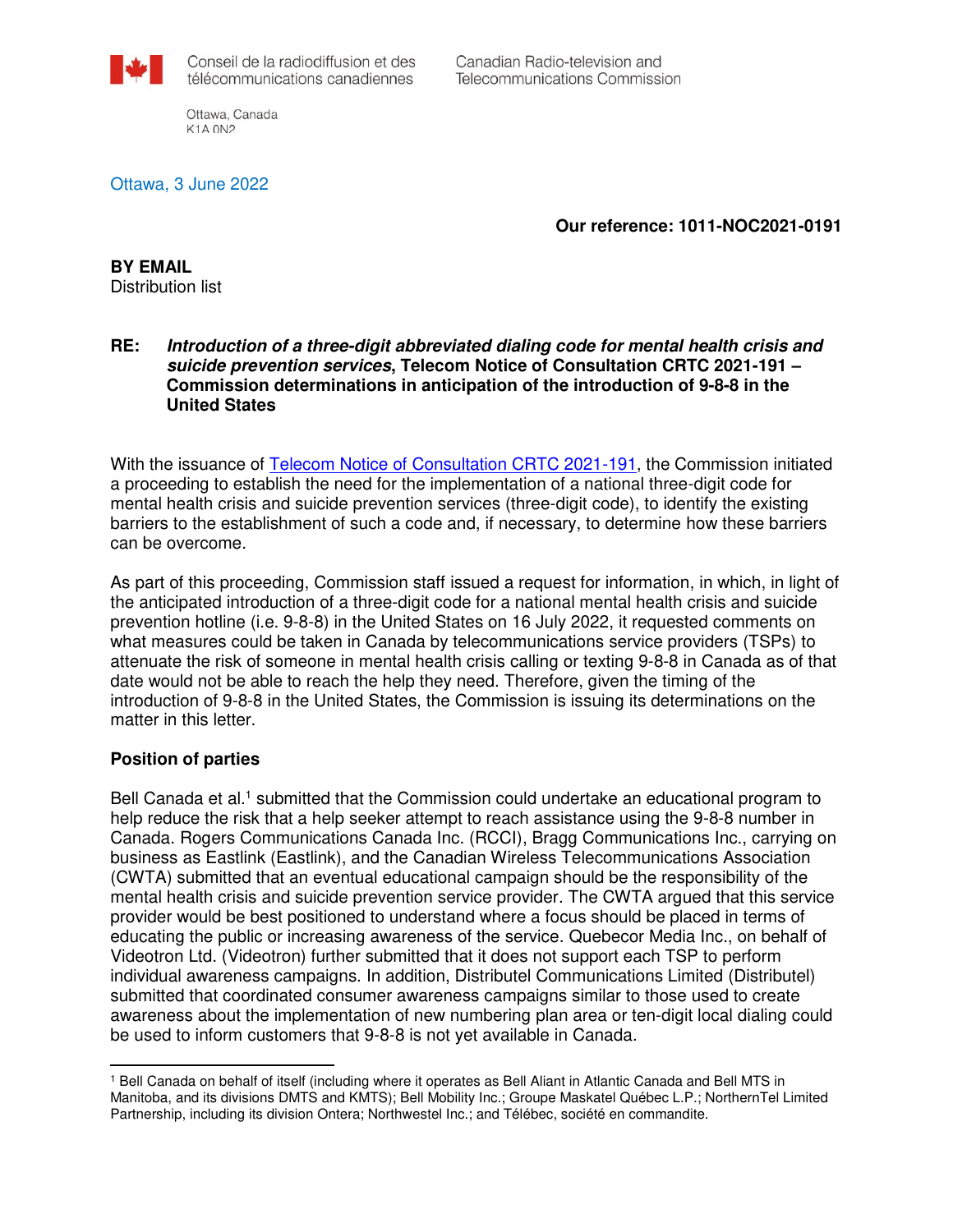For mobile wireless calls and texts sent to the three-digit code, Bell Canada et al. proposed that the industry develop and adopt a common message across all wireless service providers (WSPs). Bell Canada et al. estimated that once the common message is developed, it would take approximately one month to implement the automatic message in its networks. For wireline calls, however, Bell Canada et al. indicated that in order to implement an automatic recorded announcement that 9-8-8 is not available, TSPs would have to implement 9-8-8 as a dialable code. Bell Canada et al. argued that attempting to implement a temporary fix on the wireline network could slow down the final implementation of 9-8-8 with little to no benefit to customers. TELUS Communications Inc. (TCI) submitted that TSPs could implement an automatic response for both voice and text messages for Canadians who attempt to dial 9-8-8. TCI suggested that the automatic response should be a common message across all TSPs and could include information that will allow the person attempting to use 9-8-8 to find the resources they need.

Similarly, Distributel and Eastlink submitted that TSPs could route calls to a recorded message that informs the caller that 9-8-8 is not yet available in Canada and provides information about when Canada's equivalent service will be available. They also indicated that, as an alternative, TSPs could route calls to 9-8-8 to a Canadian crisis prevention service on an interim basis. RCCI submitted that WSPs could implement an auto-reply message to text messages placed to 9-8-8. RCCI submitted that, however, to establish a network announcement for 9-8-8 voice calls on a wireless or wireline network, call routing translations and a network announcement would need to be established, and that it would be far more efficient to focus on the implementation of 9-8-8. Similarly, Videotron submitted that implementing an automatic announcement would require that the basic structure of 9-8-8 to be completed so that all calls made to 9-8-8 are routed to a standard message.

Iristel Inc. (Iristel) submitted that no special measures are needed to address the implementation of 9-8-8 in the United States. It argued that Canadians are able to distinguish between services offered in Canada versus those offered in the United States. Iristel and TekSavvy Solutions Inc. also submitted that any user attempting to dial 9-8-8 from a Canadian TSP from 16 July 2022 will receive a signal indicating that the call could not be completed. Iristel however submitted that a user who sends a text message to 9-8-8 may think the message has been sent and may not receive any indication otherwise, and that it may be prudent in the interim for WSPs to configure an auto-reply informing any user that sends a text message to 9-8-8 that the service is not yet available.

The Public Interest Advocacy Centre (PIAC) submitted that a consumer awareness campaign should be planned and executed before the launch of 9-8-8 in the United States to mitigate the risks for Canadian customers, and that all TSPs should be actively involved in raising awareness in addition to the Canadian mental health crisis and suicide prevention service provider. PIAC also submitted that given the challenges associated with a messaging system for the wireline networks, other complementary measures should be considered such as: providing consistent and common messages on TSPs' websites, social media, email correspondence and/or billing inserts. In addition, PIAC submitted that the CRTC Interconnection Steering Committee should look into the specific measures TSPs should take to ensure that a workable solution could be implemented on an immediate basis.

In reply to Eastlink's suggestion to reroute calls to an alternate number, Bell Canada et al. submitted that they would not be able to implement this solution on its wireline networks until 9- 8-8 is a dialable code, which is not feasible until the 9-8-8 code is implemented in the hundreds of wireline switches across the Bell group of companies. They also argued that such routing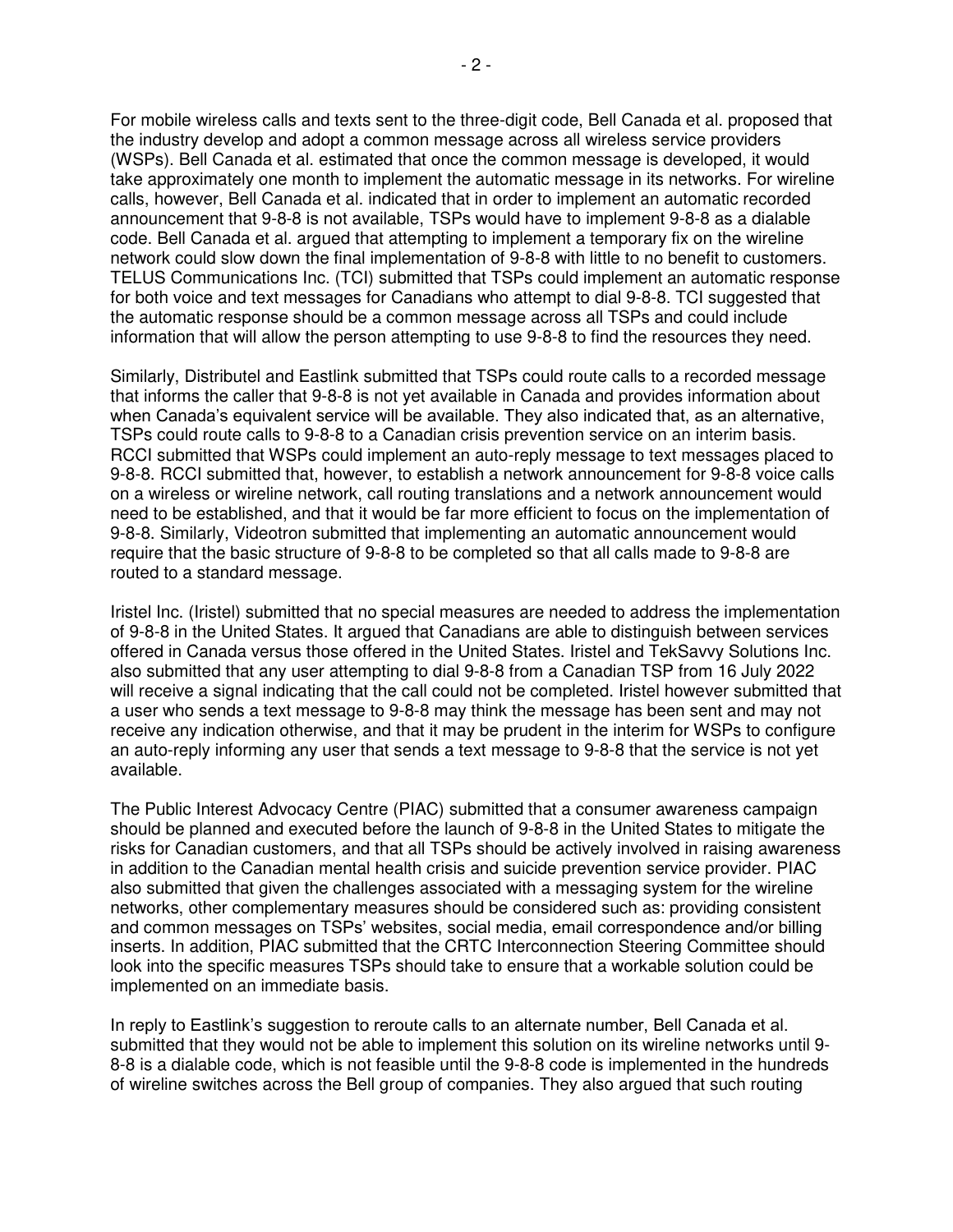scenarios could simply confuse customers as to whether or not the 9-8-8 service is actually available or not in Canada and could even lead to routing errors.

## **Commission's analysis**

The Commission considers that it would be appropriate to take certain measures addressing the national introduction of 9-8-8 in the United States on 16 July 2022 to attenuate the risk that someone in mental health crisis calling or texting this three-digit code in Canada would not be able to reach the help they need.

With respect to calls and text on mobile wireless networks, all mobile wireless networks in Canada already support ten-digit local dialing and are IP-based, which simplifies the implementation of network announcements and text auto-replies. As such, the Commission considers that it would be appropriate to require announcements on mobile wireless networks for both text and voice calls.

With respect to the content of such messages, the Commission considers that it would be appropriate to indicate, in both official languages, that 9-8-8 is not yet deployed in Canada, and provide information on Canada's suicide prevention service (e.g. the toll-free number 1-833-456- 4566).

With respect to voice calls on wireline networks, implementing the necessary translations could be more challenging and time consuming compared to mobile wireless networks. Certain wireline networks in Canada are not completely IP-based, which means that more programming would be required to implement the necessary translations compared to an IP environment. In addition, implementing announcements on wireline networks could also take many months, and the required changes to wireline networks could interfere with the work that would need to be completed to implement ten-digit local dialing and/or a three-digit code, which may cause certain delays. As such, the Commission does not consider that it would be appropriate to require announcements on wireline networks.

However, given that it may be possible for certain TSPs with IP-based wireline networks to implement announcements without experiencing the same hurdles described above, the Commission encourages these TSPs to make the necessary changes to allow such announcements on their wireline network, as appropriate under each TSPs' specific circumstances.

In light of the above, the Commission requires mobile wireless carriers, as a condition of service pursuant to sections 24 of the Telecommunications Act, to implement announcements on their mobile wireless networks for voice calls and text by 16 July 2022:

- These announcements must be provided in both official languages; and,
- These announcements must inform people who dial 9-8-8 that 9-8-8 is not yet implemented in Canada, and provide information on Canada's suicide prevention service (e.g. the toll-free number 1-833-456-4566 for voice calls at any time, or the common short code 45645 for texts from 4pm to midnight Eastern Time).